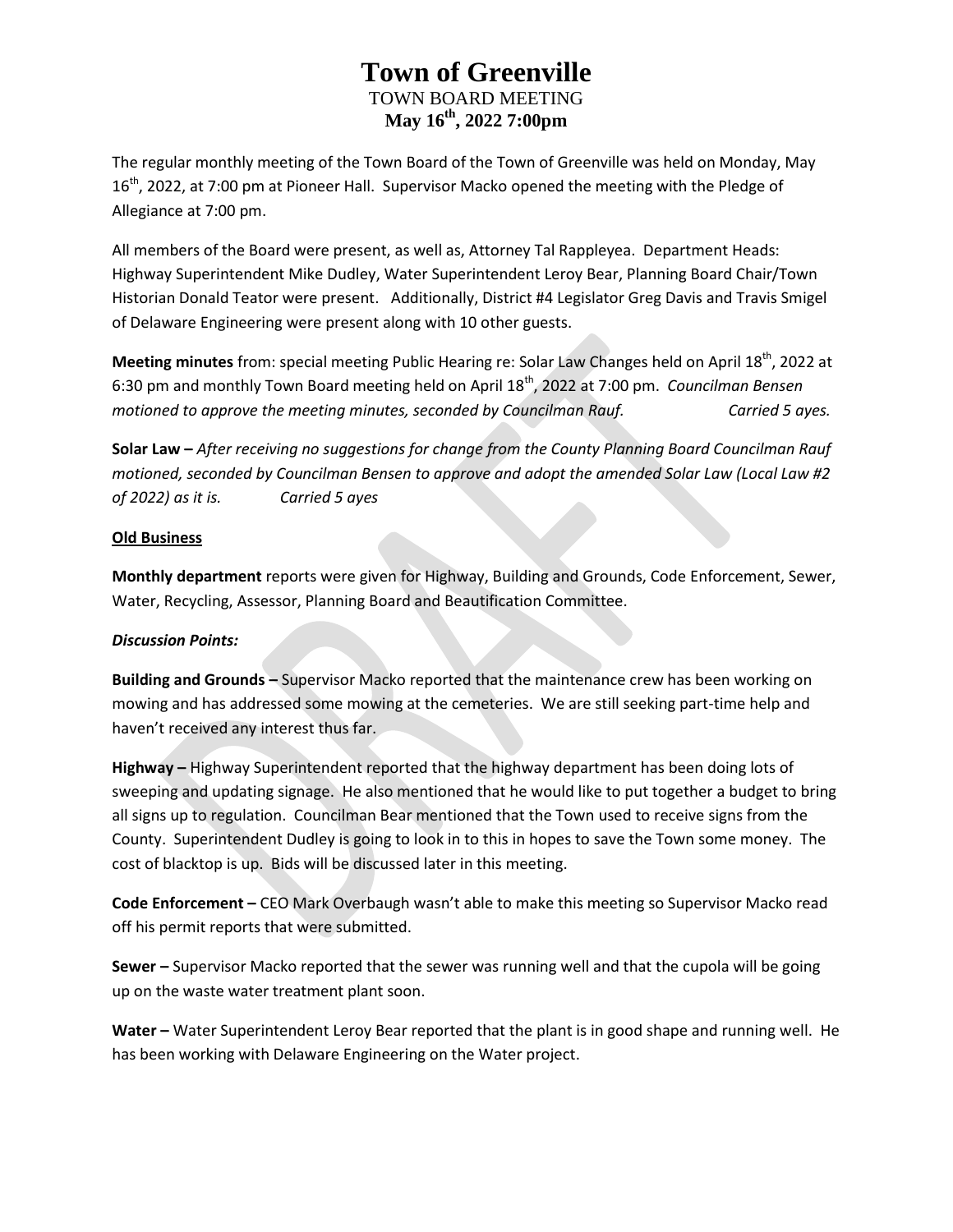**Recycling –** Supervisor Macko reported that the Recycling Center was running fine. He mentioned wanted to hire someone to do Saturdays from 8-3:30 to help free up Dennis' schedule since mowing season is upon us.

**Assessor –** Sole Assessor Gordon Bennett was not able to attend this meeting, Supervisor Macko read off the report he submitted. Assessment notices were mailed out if there were any changes to a property owner's assessment. Grievance Day will be on May  $31<sup>st</sup>$ , 2022. The BAR will meet from 4:00-8:00pm

**Planning Board** – Planning Board Chair Don Teator reported that a Public Hearing was held regarding Over Yondr and the event was reviewed and approved. There were no items on the agenda for May so the PB meeting was canceled.

**Beautification—**Will Bardel reported that there was a great turn out for clean-up day in the park garbage was picked up and wood chips were spread on the walking trails. Community Partners is wrapping up the event plans for Greenville Day and once that is complete it will be submitted to the Board for review.

**District #4 County Legislator—**Greg Davis reported that Covid numbers have been steady for the past 3 weeks. The school budget vote is tomorrow and Legislator Davis reported that at a recent County meeting it was mentioned that Greenville CSD had the highest budget in the County.

### **New Business**

**Advertise For Blacktop Bids, 2022 Paving Season –** Highway Superintendent submitted bid requests for Blacktop in Place (3 US tons, type 6-12.5mm), to be published in the Catskill Daily Mail on May 21<sup>st</sup> & 24<sup>th</sup>, 2022. *Councilman Rauf motioned, seconded by Councilman Bear to advertise for the Blacktop in Place bids as presented, to be opened on June 6th, 2022. Carried 5 ayes*

**Special Meetings –** *Councilman Rauf motioned, seconded by Councilman Bensen to schedule a special meeting to open Blacktop in Place bids on June 6th, 2022; immediately following there will be a special meeting held to review the final draft of the employee handbook. Carried 5 ayes* 

**Update Town Computers to Office 2019** – Edmunds Govtech sent recommendations over to update Town computers to Microsoft Office 2019 in September of 2021 (to work into 2022 budget) as most of them are running on the 2010 version which no longer offers support if something goes wrong. Supervisor Macko did a rough count and thinks that this can be done to the computers still in need for under the \$1500.00 Board approval bracket. *Councilman Richards, seconded by Councilman Bensen motioned for inventory of necessary computers in need of updating to get updated. Carried 5 ayes*

**Postage Meter –** Two quotes were presented to the Board by Clerk-Collector Jessica Lewis. A decision has not been made; this discussion was tabled for the next meeting of the Board.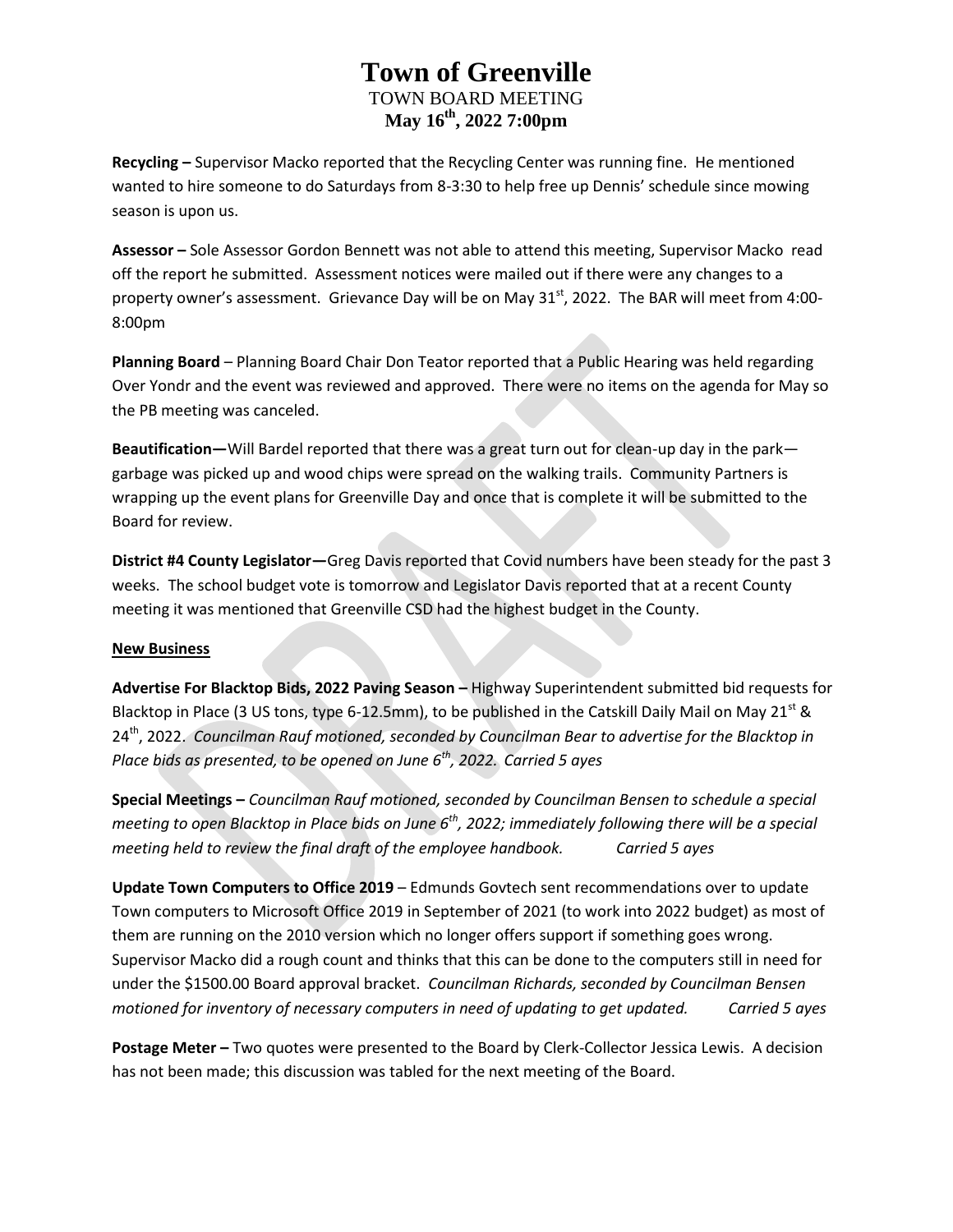**Change Order #2, Tech Industries—** Fence, added per DOH, Yard Piping, Plant A, 8100 Gal Tank, Plant A, totaling \$100,100.00 was motioned to be approved by Councilman Bensen, seconded by Councilman Bear. Carried 5 ayes

**Referrals to the County Planning Board –** Supervisor Macko informed the Board that the County Planning Board cannot make a quorum and Towns were advised to make 0decisions on their own.

**Court Security on DA nights –** Supervisor Macko received a quote from S&T Security Inc to provide one unarmed security officer for two DA nights a month at \$21/hr. The security officers will have cuffs and shackles and be able to detain people until police arrive if necessary. Councilman Bensen motioned, seconded by Councilman Bear to approve this security contract for the remainder of the calendar year. Carried 5 ayes.

**Remote Attendance Memo –** A memo was sent to the Town by NYS stating the options and requirements for remote attendance. At this time the Town will not be adopting a remote attendance law for any meetings of the Board.

**Upgrades to Court Room/Clerk's Office –** Court Clerk Kim Leggio submitted a quote to the Board to have some upgrades done to improve security in the Court room/Clerk office. *Councilman Bensen motioned, seconded by Councilman Bear to approve of the \$1350.00 quote to upgrade the window and bench by Joseph Leggio Specialty Woodworking (quoted for building supplies only, no labor costs). Carried 4 ayes, Councilman Richards abstained.*

**Railing by Court Entrance –** The ramp leading down to the Court entrance from the parking lot of Town Hall has raised some concern for being a potential fall hazard. Supervisor Macko is going to work on getting prices for both pipe and pressure treated rail options.

**Rescue Squad –** Supervisor Macko reported that he and the Board are pleased with Rescue and Greene EMS and hopes that they can come to agreement on a contract. He emphasized that this will be the most difficult budgeting season in the last 40 years and the Town has a number of contracts to square up this year.

**Executive session—***Councilman Rauf motioned, seconded by Councilman Bensen to go in to executive session at 8:27 pm to discuss medical, financial, credit or employment history of a particular person/corp, matters leading to said dismissal, removal, promotion, appointment, employment, discipline, demotion or suspension. Carried 5 ayes*

**Regular session—***At 8:54 pm Councilman Rauf motioned, seconded by Councilman Bear to go back into regular session. Carried 5 ayes*

**Supervisor's Report –** *After prior review Councilman Rauf motioned, seconded by Councilman Bearto approve the Supervisor's Report for April 2022. Carried 5 ayes.*